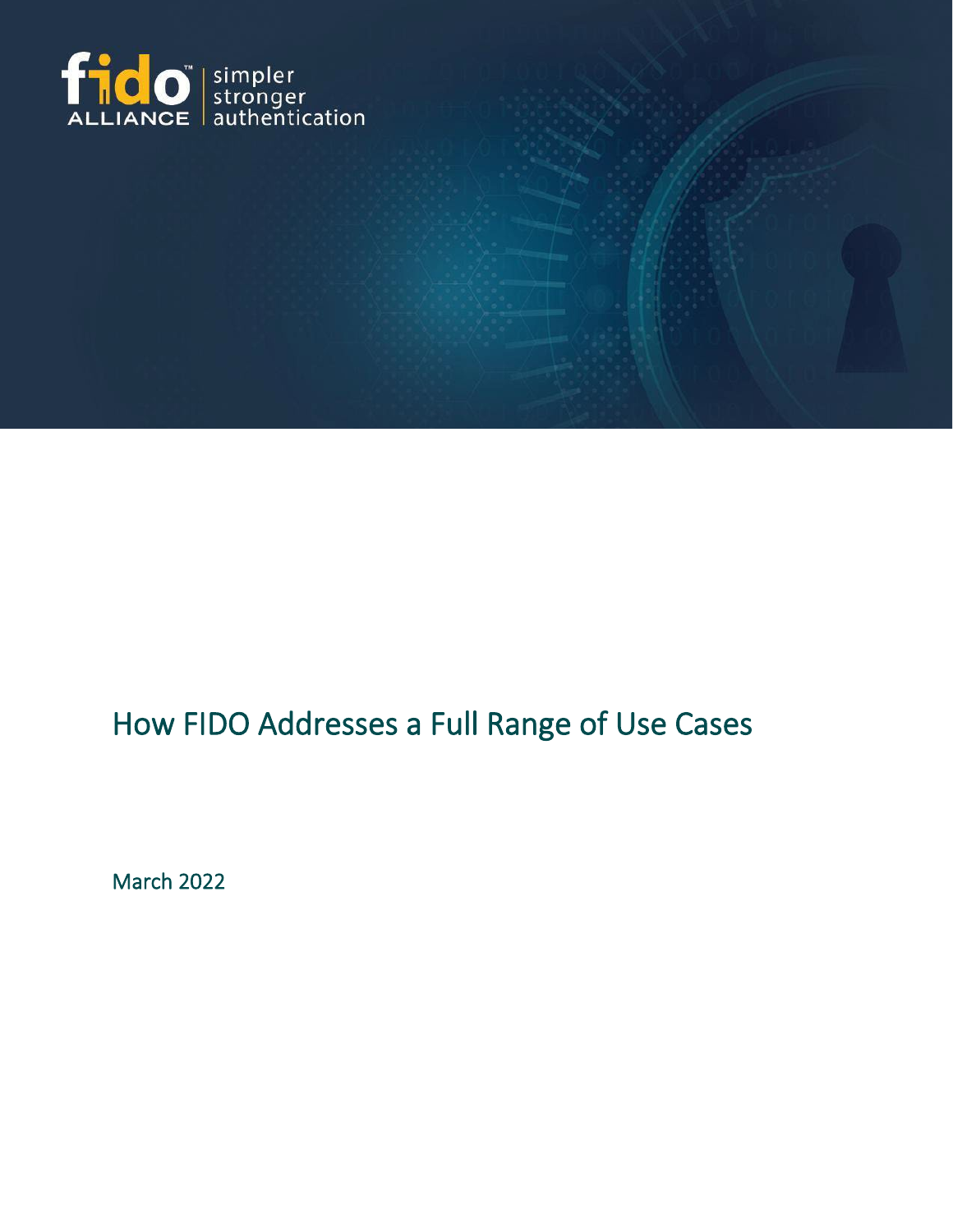#### Executive Summary

The FIDO standards, together with their companion WebAuthn specification, are on the cusp of an important new development: evolutionary changes to the standards proposed by the FIDO Alliance and the W3C WebAuthn community aim to markedly improve the usability and deployability of FIDO-based authentication mechanisms. As a result, FIDO-based secure authentication technology will for the first time be able to replace passwords as the dominant form of authentication on the Internet.

In this paper, we explain how FIDO and WebAuthn standards previously enabled low-cost deployments of authentication mechanisms with very high assurance levels. While this has proved an attractive alternative to traditional smart card authentication, and even opened the door to high-assurance authentication in the consumer space, we haven't attained *large-scale* adoption of FIDO-based authentication in the consumer space. We explain how the introduction of *multi-device* FIDO credentials will enable FIDO technology to supplant passwords for many consumer use cases as they make the FIDO credentials available to users whenever they need them—even if they replace their device.

## A Brief History of Online Authentication

Authentication is crucial for everything that happens in a digital network, whether that's communication, social networking, financial transactions, other kinds of business, or anything else. For most of us, and for most of the history of the Internet, authentication has meant one thing: entering a username and password. In other words, most of us, for most of the history of the Internet, had to live with the security and usability shortcomings of passwords. But not everybody relies on passwords all the time. If you worked in certain sectors of the government as far back as 20 years ago, you likely used Personal Identity Verification (PIV) or other kinds of smart cards for authentication. While smart cards are much more secure than passwords, they require specialized reader hardware (as well as the smart card itself), and were never integrated into the Web platform, so their reach remained limited.

Later, hardware tokens that displayed a periodically-changing code to the user, thus turning them into a *second factor* that the user had to have in order to authenticate, no longer required dedicated reader hardware (and thus worked well on the Web), but still required the physical token itself—an insurmountable hurdle for wide-spread adoption for consumer use cases. So, while these tokens (whether they used a standard like a time-based one-time password (TOTP), or were based on proprietary methods) had a somewhat broader reach, most of us, most of the time, were still typing passwords to authenticate.

As smartphones became ubiquitous, the need for specialized hardware tokens faded. Instead, the smartphone could display the TOTP code, a secret sent over SMS, or—simpler still—implement two-factor authentication through a confirmation prompt pushed to the phone. This finally opened more secure authentication mechanisms to consumer use cases (such as online banking). But there are notable tradeoffs: While two-factor authentication with a dedicated TOTP token or smartphone is more secure than a password by itself, such a mechanism—unlike smart cards—is still susceptible to phishing and other attacks.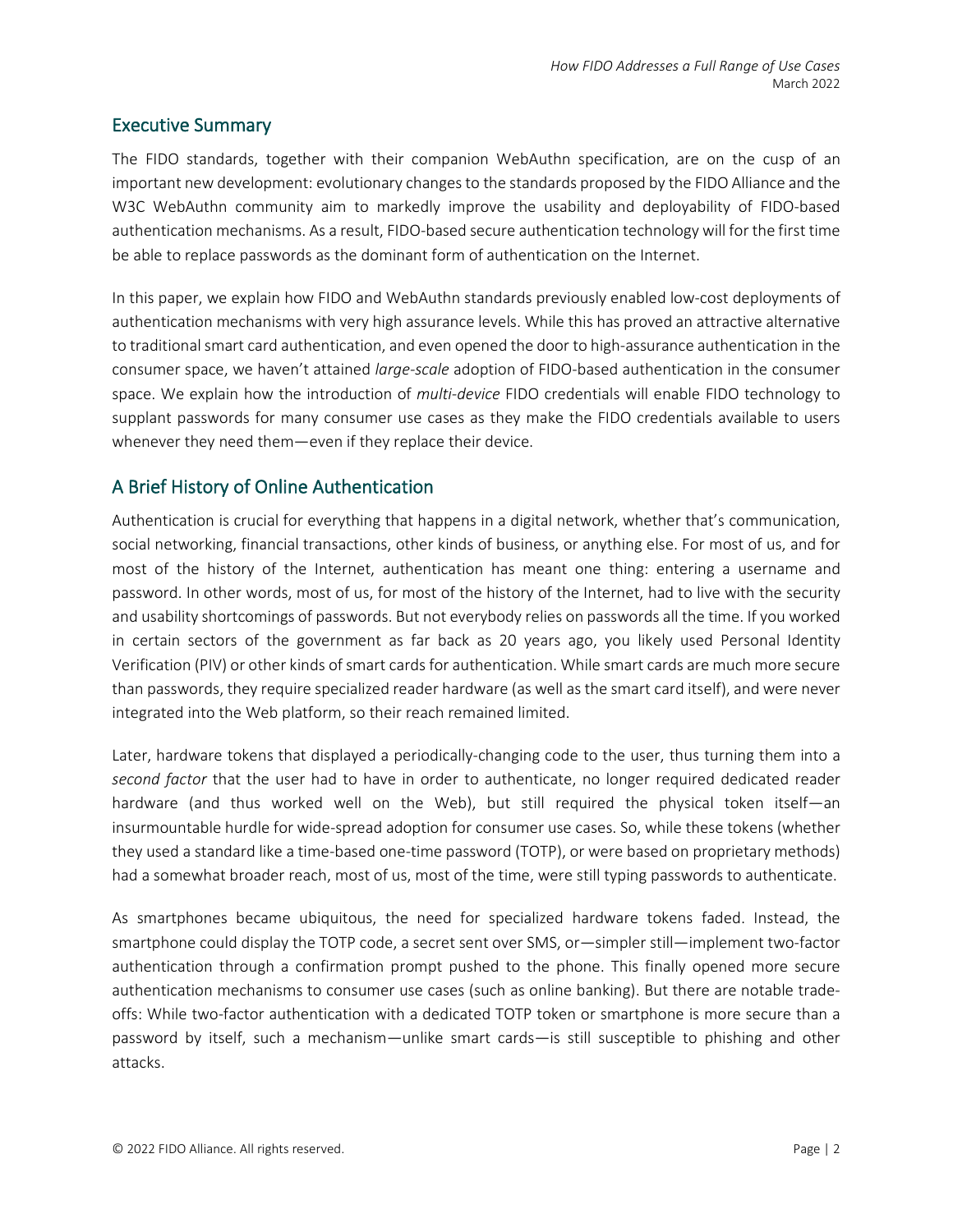NIST, the National Institute of Standards and Technology, reflects this situation in its Digital Identity Guidelines, outlining three different levels of security ("AAL", or "authenticator assurance level") in NIST Special Publication 800-63B: AAL1—the lowest level—roughly corresponds to passwords, AAL2 to multifactor authentication (without requiring phishing resistance), and AAL3 to hardware-based phishingresistant authentication mechanisms. Based on these levels of security, most consumers, most of the time, still use AAL1 when authenticating online. Many end users will sometimes be asked to engage in AAL2 (e.g., for online banking), but very few end users have ever encountered an AAL3 authentication mechanism.

### FIDO: Starting from the Top

This was the situation around 2010: phishing-resistant, hardware-bound authentication mechanisms (what would now be regarded as AAL3) were relegated to niche use cases in high-security government and enterprise settings. Those deployments required dedicated reader hardware in addition to the authenticator (the smart card), and one-off integrations with the Web platform if that was desired. On the other end of the security spectrum was password-based authentication, which was used in the overwhelming majority of (consumer) use cases, worked on the Web, but offered low security (corresponding to AAL1). Between those two, we had two-factor authentication mechanisms that were rarely used by consumers, and susceptible to man-in-the-middle and other attacks.

By 2015, the FIDO Alliance had begun publishing a set of specifications (later followed by the companion W3C WebAuthn specification) for phishing-resistant authentication mechanisms. By the end of the decade, most major browsers had implemented the by-then finalized WebAuthn specification, for the first time making a standardized web-integrated, phishing-resistant authentication mechanism broadly available to relying parties and their users - without the need for special reader hardware, installation of drivers, etc. Furthermore, when implemented in hardware, FIDO-based authentication could reach security equivalent to AAL3-level smart cards. This had two important effects:

- 1. High-security use cases requiring hardware-based authenticators and phishing-resistant authentication mechanisms could now be satisfied by the standard Web platform, with off-theshelf operating systems, smartphones, and web browsers, drastically reducing the cost of such deployments. Often in these high-security use cases, the authenticators are required to resist extraction of their cryptographic key material<sup>[1](#page-2-0)</sup>. FIDO offers a certification program that allows customers to select FIDO security keys that meet these strict hardware-based security requirements.
- 2. Use cases that previously had to make do with phishable two-factor authentication could now consider stronger security. For example, Google was able to build its Advanced Protection Program around phishing-resistant FIDO authentication, offering users at risk of targeted attacks a level of security that went beyond Google's regular 2-Step Verification product. Note that for this particular

<span id="page-2-0"></span> $1$  In fact, an authenticator isn't considered AAL3 by NIST 800-63B unless it also offers at least FIPS-140 Level 2 General and Level 3 physical security, which precludes extraction of key material.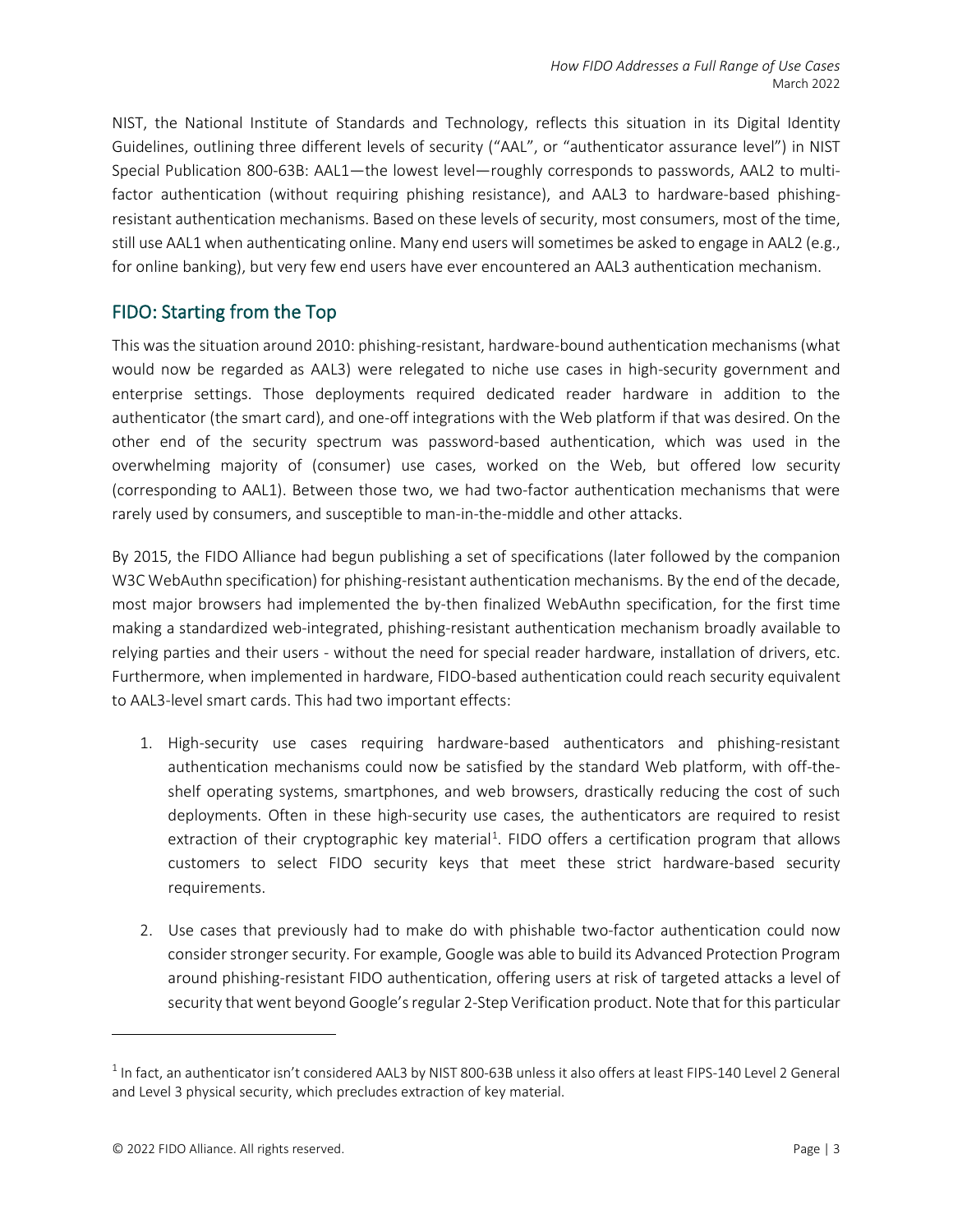use case (where phishing attacks are the main concern) hardware-based FIDO security keys are attractive not so much because they preclude extraction of their cryptographic key material, but because they provide a convenient form factor for users to carry their phishing-resistant sign-in credentials around (or store them in a safe place).

To summarize, FIDO both revolutionized the deployment of high-security hardware-based authentication mechanisms in government and enterprise settings, and also enabled better alternatives to two-factor authentication options in the consumer space, which at that point consisted purely of phishable mechanisms (SMS, TOTP, push notifications, etc.). The FIDO-based two-factor alternatives were at *least*  phishing-resistant, and often phishing resistant *and* hardware-based (i.e., resistant to key extraction).

But FIDO's aim was always higher: Its mission is to "help reduce the world's over-reliance on passwords." In other words, the objective is to improve the security of users who aren't (yet) using two-factor authentication or smart cards. With the current FIDO/WebAuthn specifications and the corresponding implementations in major browsers and operating systems, this proves tricky: While FIDO supports the concept of *platform* authenticators, i.e., authenticators built into devices that the user already owns—their smartphone, their laptop, etc.—in addition to *roaming* authenticators (security keys), credentials managed by those platform authenticators are lost when the user replaces their laptop or loses their phone. Consequently, the user can't rely on platform authenticators to always be there for them when they need to sign in (e.g., think of a user trying to sign into their online banking system for the first time from their brand-new phone). This leaves the user with a choice of either having to buy a security key, or fall back to less secure, non-FIDO authentication whenever they sign in from a new device.

However, it is unrealistic to expect that every consumer of online services be able and willing to purchase and carry a specialized hardware device for the purpose of signing-in on the Internet, even if it offers stronger security. We know this from experience: the earlier era of specialized hardware TOTP (or similar) tokens never made inroads at scale in the consumer world. While products like Google's Advanced Protection Program (which do require security keys) are popular amongst those users that are willing to pay an extra price for higher security, and hardware wallets are popular amongst some early adopters of cryptocurrencies, these examples are an exception to the rule in the consumer world: authentication has to "just work", without requiring additional devices or inconveniences.

## WebAuthn Level 3: Bringing up the Bottom

Today, FIDO-based solutions are a great alternative to traditional AAL3-style smart card deployments that require hardware-based authenticators and phishing resistance. In addition to being used as a secure second-factor, FIDO can also offer phishing-resistant multi-factor authentication in a single authenticator, thus offering a path toward eliminating passwords for these high-security use cases. Reducing reliance on passwords and eliminating phishing within the enterprise removes two of the most prominent attack vectors.

FIDO-based solutions can also increase the security of consumer two-factor authentication by providing phishing resistance, regardless of whether those use cases care about hardware-based sign-in credentials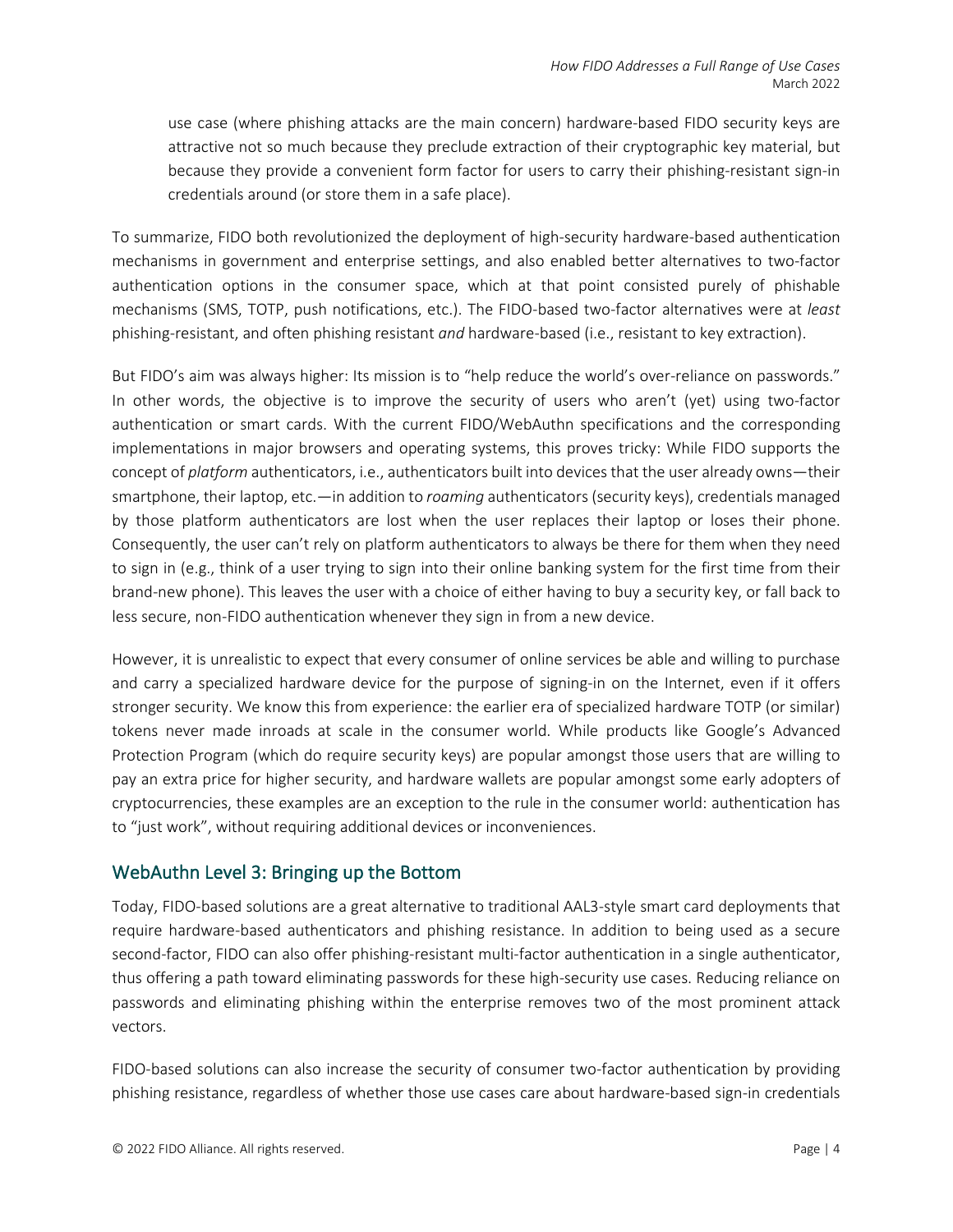or not. However, we have observed limited adoption in this latter category, especially in the consumer space, because of the perceived inconvenience of physical security keys (buying, registering, carrying, recovering), and the challenges consumers face with platform authenticators (e.g., having to re-enroll each new device; no easy ways to recover from lost or stolen devices) as a second factor. While these drawbacks can make FIDO-based solutions (whether based on physical security keys or platform authenticators) a tricky proposition for users already accustomed to two-factor authentication, they present an even higher barrier to adoption for users who don't (want to) use two-factor authentication at all, and are stuck with passwords.

The FIDO Alliance and the W3C WebAuthn working group are proposing to address these gaps in a new version ("Level 3") of the WebAuthn specification. Two proposed advances in particular bear mentioning:

- 1. Using your phone as a roaming authenticator: a smartphone is something that end-users typically already have. Virtually all consumer-space two-factor authentication mechanisms today *already* make use of the user's smartphone. The problem is that they do this in a phishable manner: You may inadvertently enter an OTP on a phisher's site, or you may approve a login prompt on your smartphone not realizing that your browser is pointed at the phishing site and not the intended destination. The proposed additions to the FIDO/WebAuthn specs define a protocol that uses Bluetooth to communicate between the user's phone (which becomes the FIDO authenticator) and the device from which the user is trying to authenticate. Bluetooth requires physical proximity, which means that we now have a *phishing-resistant* way to leverage the user's phone during authentication. With this addition to the FIDO/WebAuthn standards, two-factor deployments that currently use the user's phone as a second factor will be able to upgrade to a higher security level (phishing resistance) without the need for the user to carry a specialized piece of authentication hardware (security keys).
- 2. Multi-device FIDO credentials: We expect that FIDO authenticator vendors (in particular those of authenticators built into OS platforms) will adapt their authenticator implementations such that a FIDO credential can *survive device loss*. In other words, if the user had set up a number of FIDO credentials for different relying parties on their phone, and then got a new phone, that user should be able to expect that all their FIDO credentials will be available *on their new phone*. This means that users don't need passwords anymore: As they move from device to device, their FIDO credentials are already there, ready to be used for phishing-resistant authentication. Note that this change is not a change in the standard—it is a change we expect authenticator vendors to make in their authenticator *implementation*. There *are* proposed changes to the WebAuthn and FIDO specifications that would enable a better user experience around FIDO credentials (including multidevice FIDO credentials), in particular for those relying parties that need to serve password-based and FIDO-based users at the same time. The user experience around FIDO credentials would be very similar to that of using a password manager that helps the user sign in, but the level of security is better than even traditional two-factor authentication—all without requiring any additional steps or devices during authentication: Typically, all a user would have to do on a new device to sign into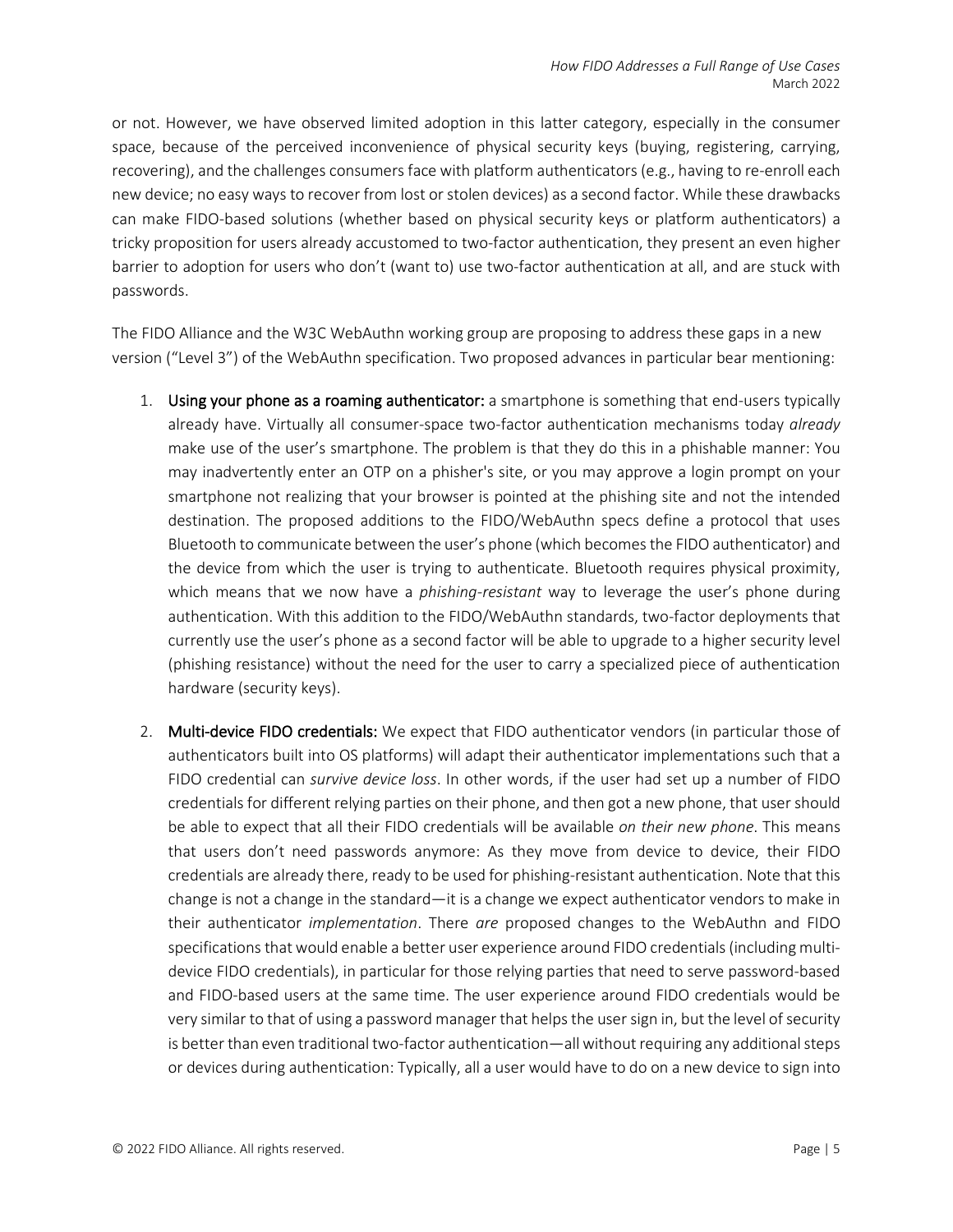a relying party is to pass the built-in biometric challenge<sup>[2](#page-5-0)</sup> on the device from which they're trying to sign in (as we'll explore further below).

For these multi-device FIDO credentials, it is the OS platform's responsibility to ensure that the credentials are available where the user needs them. (Note that some companies are [calling](https://developer.apple.com/videos/play/wwdc2021/10106/) FIDO credentials "passkeys"[3](#page-5-1) in their product implementations, in particular when those FIDO credentials may be multidevice credentials.) Just like password managers do with passwords, the underlying OS platform will "sync" the cryptographic keys that belong to a FIDO credential from device to device. This means that the security and availability of a user's synced credential depends on the security of the underlying OS platform's (Google's, Apple's, Microsoft's, etc.) authentication mechanism for their online accounts, and on the security method for reinstating access when all (old) devices were lost. While this may not always meet the bar for use cases that require, say, AAL3, it is a *huge* improvement in security compared to passwords: each of the referenced platforms apply sophisticated risk analysis, and employ implicit or explicit second factors during authentication, thus giving AAL2-like protections to many of their users. This shift from letting every service fend for themselves with their own password-based authentication system, to relying on the higher security of the platforms' authentication mechanisms, is how we can meaningfully reduce the internet's over-reliance on passwords at a massive scale.

Syncing FIDO credentials' cryptographic keys between devices may not always be possible, for example if the user is using a new device from a different vendor, which doesn't sync with the user's other existing devices. In such cases, the existence of the above-mentioned standardized Bluetooth protocol enables a convenient and secure alternative: if the FIDO credential isn't readily available on the device from which the user is trying to authenticate, the user will likely have a device (e.g., phone) nearby that *does* have the credential. The user will then be able to use their existing device to facilitate authentication from their new device.

We believe that the syncing of FIDO credentials, together with the Bluetooth alternative, allows FIDO authentication to not only be a suitable alternative for existing two-factor deployments, but for the first time, be a viable solution for use cases where deployments of two-factor authentication methods have proven difficult, and where consequently consumers are stuck with passwords. This approach reflects an evolutionary step in the FIDO ecosystem, delivering phishing-resistant authentication at a scale that rivals that of password-based authentication deployments.

As previously mentioned, the security of a synced FIDO credential depends on the account security of the underlying OS platform. Relying parties may or may not want to rely on this dependency. At the very least, however, the verification of a synced FIDO credential represents a very strong signal to a relying party that the user is who they say they are. In fact, for many relying parties we expect that this is all they need to

<span id="page-5-0"></span> $2$  Note that none of the proposals for the WebAuthn Level 3 spec assume a change in how biometrics are used today: we assume that as before, the biometric template to authenticate the user on a device does not leave that device.

<span id="page-5-1"></span><sup>&</sup>lt;sup>3</sup> Note that any use of the term "passkey" in this document refers to such third-party usage of the term and is not a formal term of FIDO Alliance or its specifications.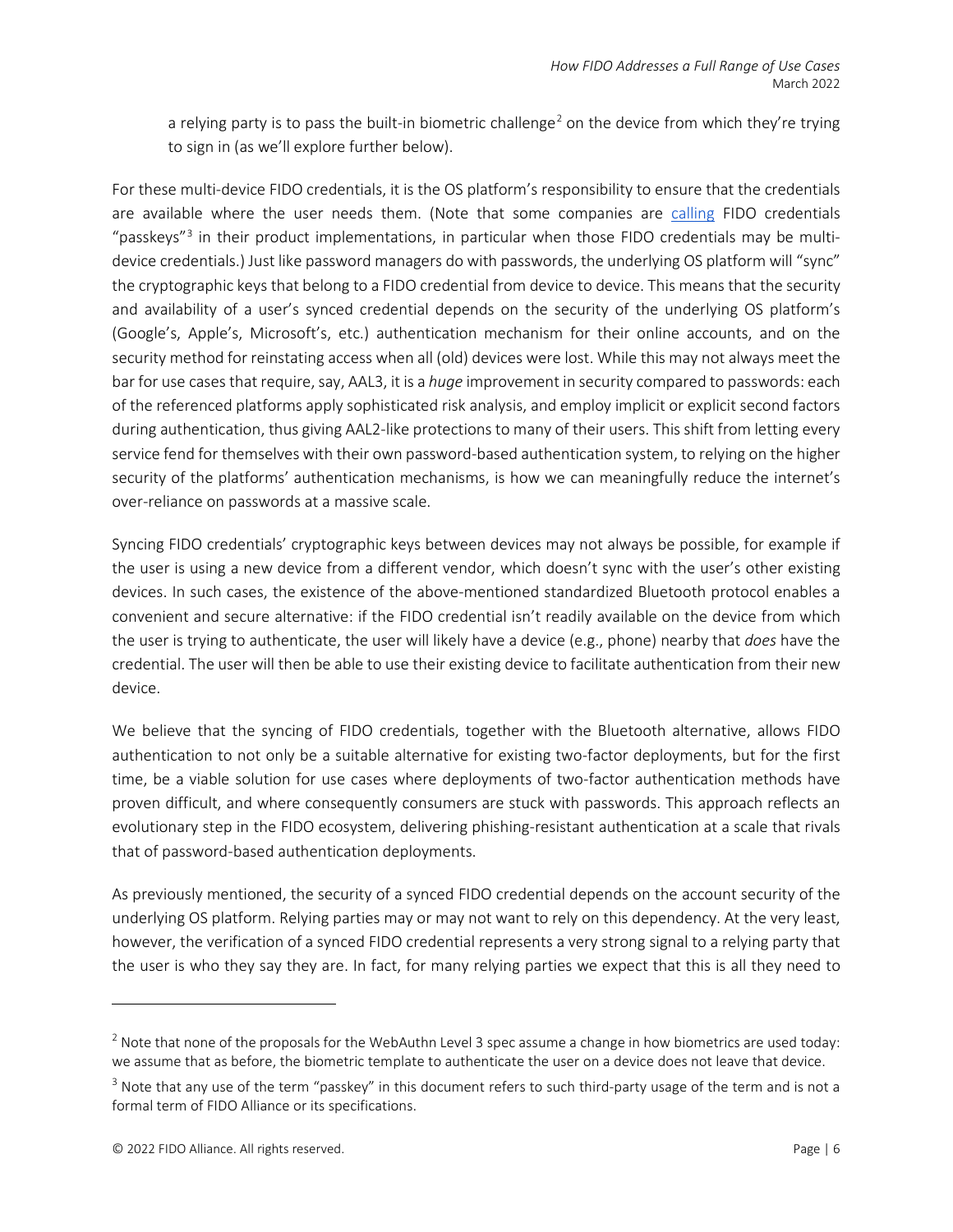sign in the user. However, a relying party can choose, for additional security or regulatory reasons, to go beyond trusting the synced FIDO credential on the new device and perform further user verification steps whenever the user signs in from a new device. We accommodate this through a proposed new extension, which will allow relying parties to recognize when a user presents an existing FIDO credential from a new device, and to create an additional device-bound cryptographic key on that new device. This device-bound key can later be used to (re-)authenticate the user on this device without extra verification steps, and without depending on the account security mechanisms of the underlying OS platform.

The figure below summarizes the idea of multi-device FIDO credentials (with device-bound keys), and how they are different from traditional FIDO credentials.





Multi-device vs. single-device credentials: An authenticator implementation may choose to sync a FIDO credential's cryptographic key across multiple devices belonging to the same user (key A). Authenticators that do support syncing may also support an extension that creates an additional device-bound key that is guaranteed to not be synced across devices (key B and key C), and that can be used to detect if a credential is coming from a new device or an alreadyaccepted device (shown above). Other implementations may not support syncing, or the key syncing might be turned off for some other reason, e.g., turned off by the user (shown below). Such single-device credentials may still be usable across devices, for example, when a security key is used with a mobile phone during user authentication (shown in the lower left).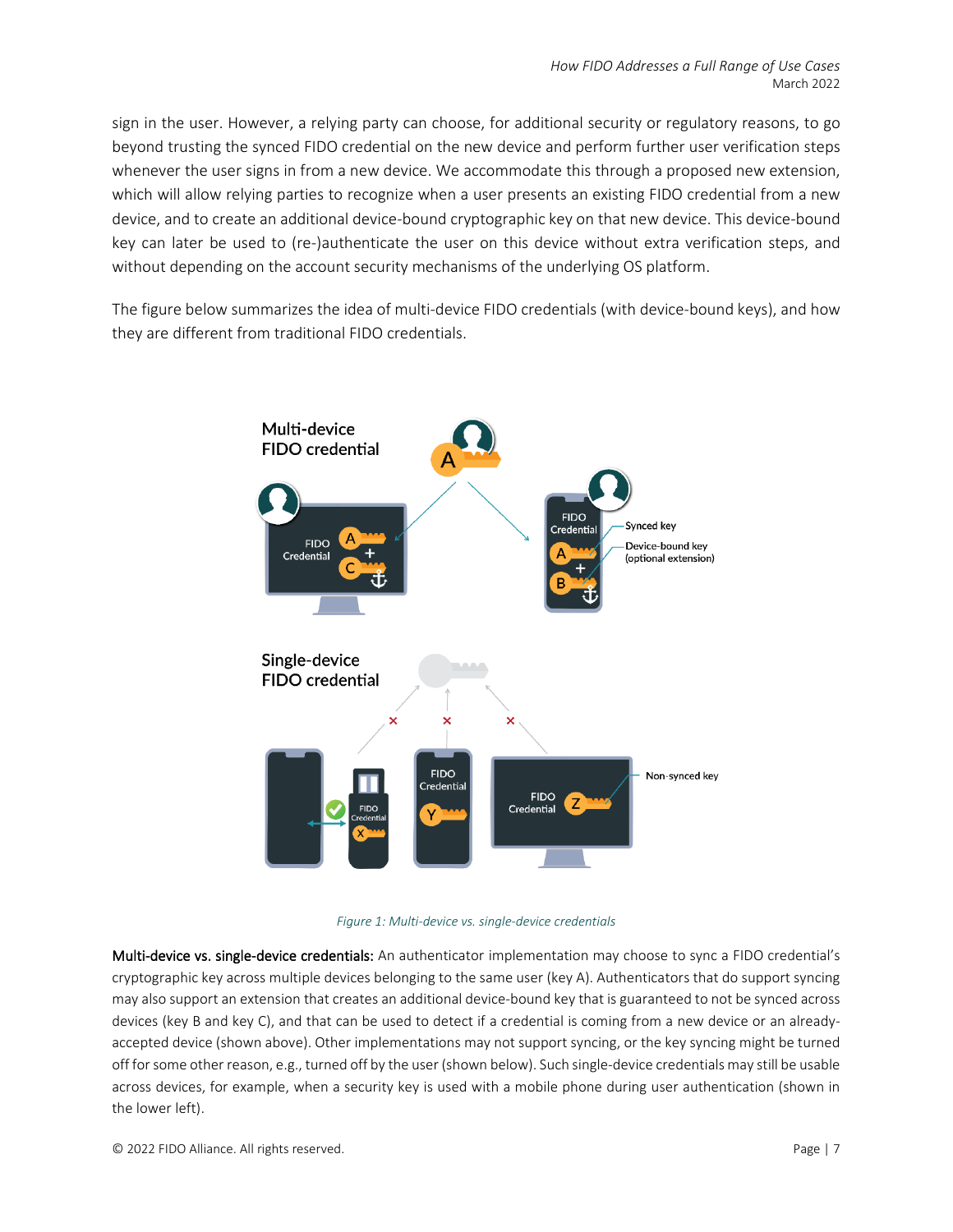Note that the WebAuthn/FIDO specifications have never precluded credentials from being synced - and that is also not what the proposed specification changes are about. Rather, the proposed changes to the WebAuthn/FIDO specifications are designed to deliver a better user experience in a world where FIDO credentials might be synced from device to device.

#### **Summary**

The current FIDO and WebAuthn specifications deliver very high levels of authentication assurance (on par with AAL3 when using hardware-based FIDO authenticators) at a much lower cost of deployment and better usability, compared to traditional smart card deployments.

Use cases that are at a lower level of security (including password-only and phishable two-factor deployments), however, currently face the traditional security-versus-usability trade-off when considering FIDO: FIDO *can* deliver better security, but that higher security comes at a price—the user has to adopt a special purpose authentication device (security keys). As a result, many relying parties keep their users in a password-only mode, or at best, offer phishable second factors.

The proposed WebAuthn changes improve on this situation by

- 1. Turning the user's existing smartphone into a roaming authenticator, and
- 2. Providing better support for authenticator implementations (in particular platform authenticators) that sync FIDO credentials between the user's devices.

This makes FIDO the first authentication technology that can match the ubiquity of passwords, without the inherent risks and phishability.

The proposed WebAuthn changes also include a new extension that allows relying parties to request device-bound cryptographic keys on roaming *or* platform authenticators (which will never be synced across devices), further improving support for use cases that require device-bound key material.

To summarize, relying parties would have a choice: rely on synced FIDO credentials (and, in effect, on the authentication security and account recovery procedures of platform providers), or use FIDO with devicebound signals such as the proposed new device-bound-key FIDO extension (and implement their own account recovery mechanism). As a result, the anticipated evolution of FIDO authenticator implementations to allow credential syncing, along with the proposed FIDO and WebAuthn spec changes, are poised to offer, for the first time, attractive alternatives to the status quo for a whole spectrum of use cases, ranging from consumer deployments of two-factor authentication or even password-only systems (where FIDO substantially improves security without sacrificing usability or deployability) to high-security government or enterprise systems (where FIDO meets stringent AAL3-like security requirements through simpler deployments). This is summarized in the following picture.